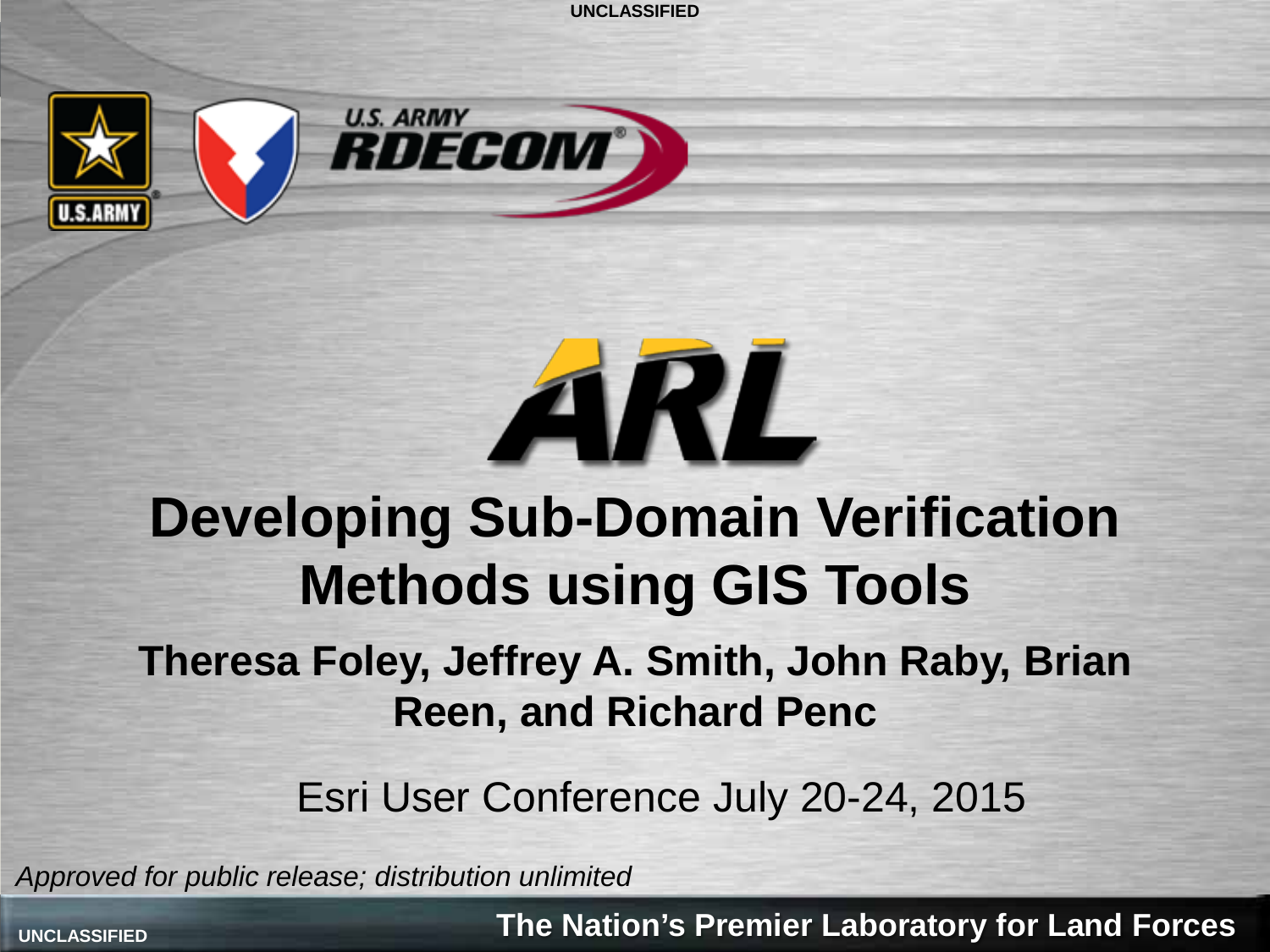# **Accurate Forecasting Essential ARL**

#### **Benefits of accurate weather forecasting:**

*RDECOM* 

- Enhanced situational awareness of all battlefield commanders.
- Commanders and Soldiers can undertake weather risk mitigation.

#### **Weather forecasting research**

- WRF forecasts with a grid spacing of one-kilometer
- Comparison with observations using GIS *The Allies surprised the Germans*





*on D-Day because they had more accurate weather forecasting.*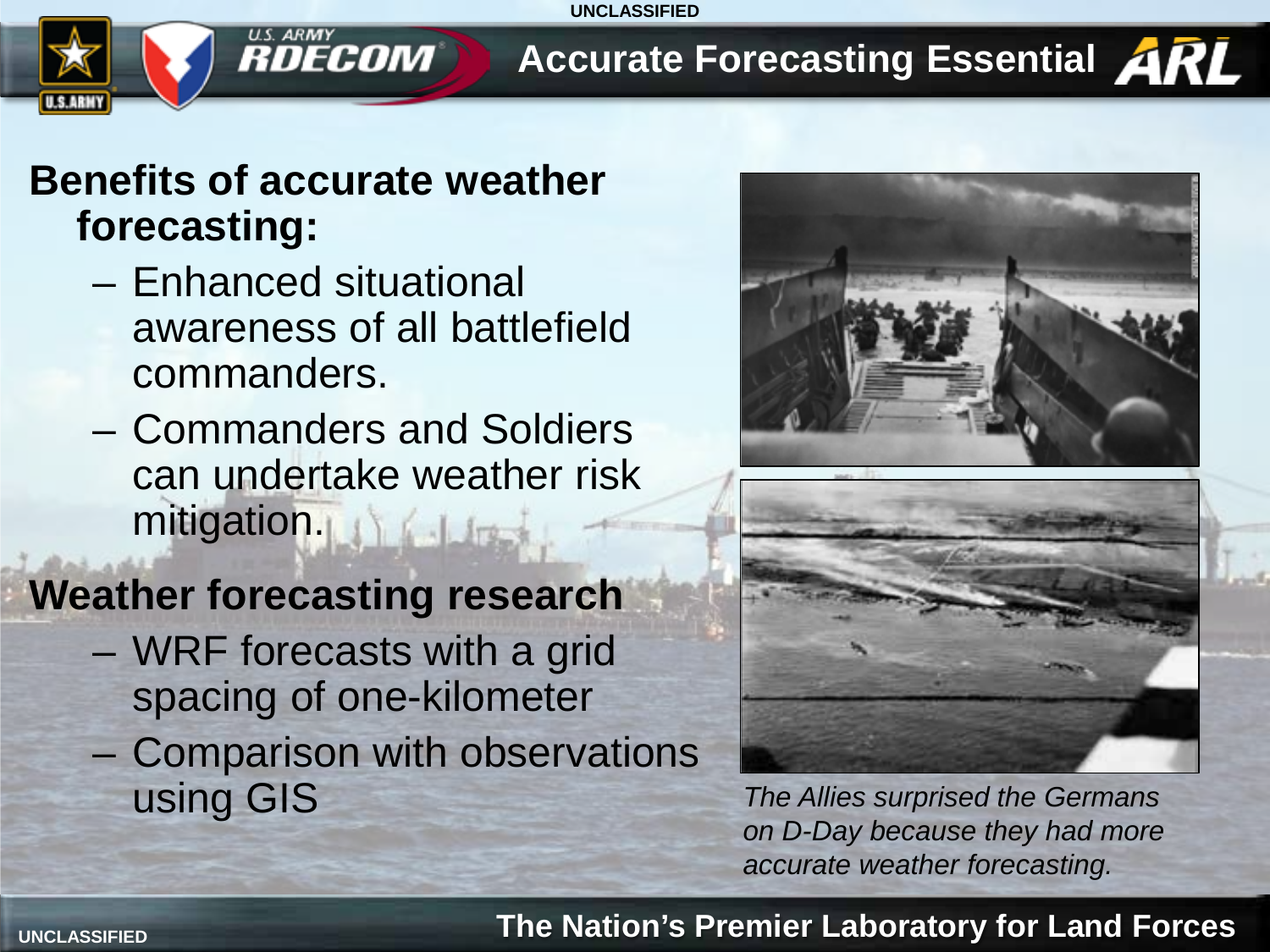

#### **Model Information**



#### **WRF (Weather Research and Forecasting)**

Numerical weather prediction model developed and maintained by the National Center for Atmospheric Research (NCAR).

Includes parameterizations to represent unresolved atmospheric physics that create weather.

Employs a triple nest with a grid spacing of 9/3/1-km.

#### **WRF Domain Configuration**

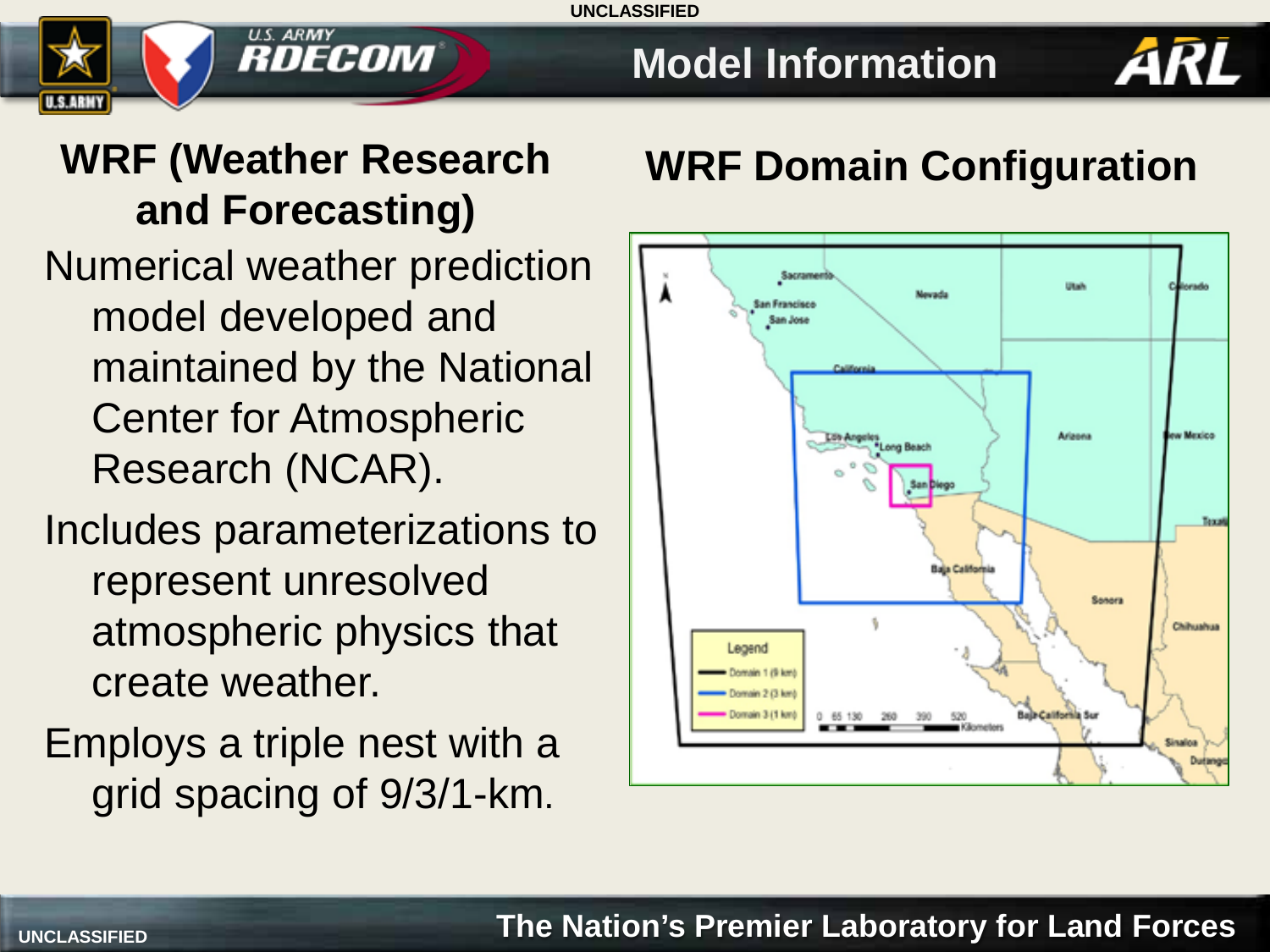

# **Use GIS for Validating WRF**

The NCAR Model Evaluation Tools (MET) was used to calculate the model performance statistics over every matched pair (observed value and corresponding model forecast value) in a given domain.

GIS allows us to easily divide the model domain into smaller, more homogenous regions to better evaluate model performance.

- Elevation in complex mountainous regions,
- Valleys, and

**KDECOM** 

– Upslope and down slope flows.

Incorporate other information into the verification analysis such as high-resolution terrain and land use data.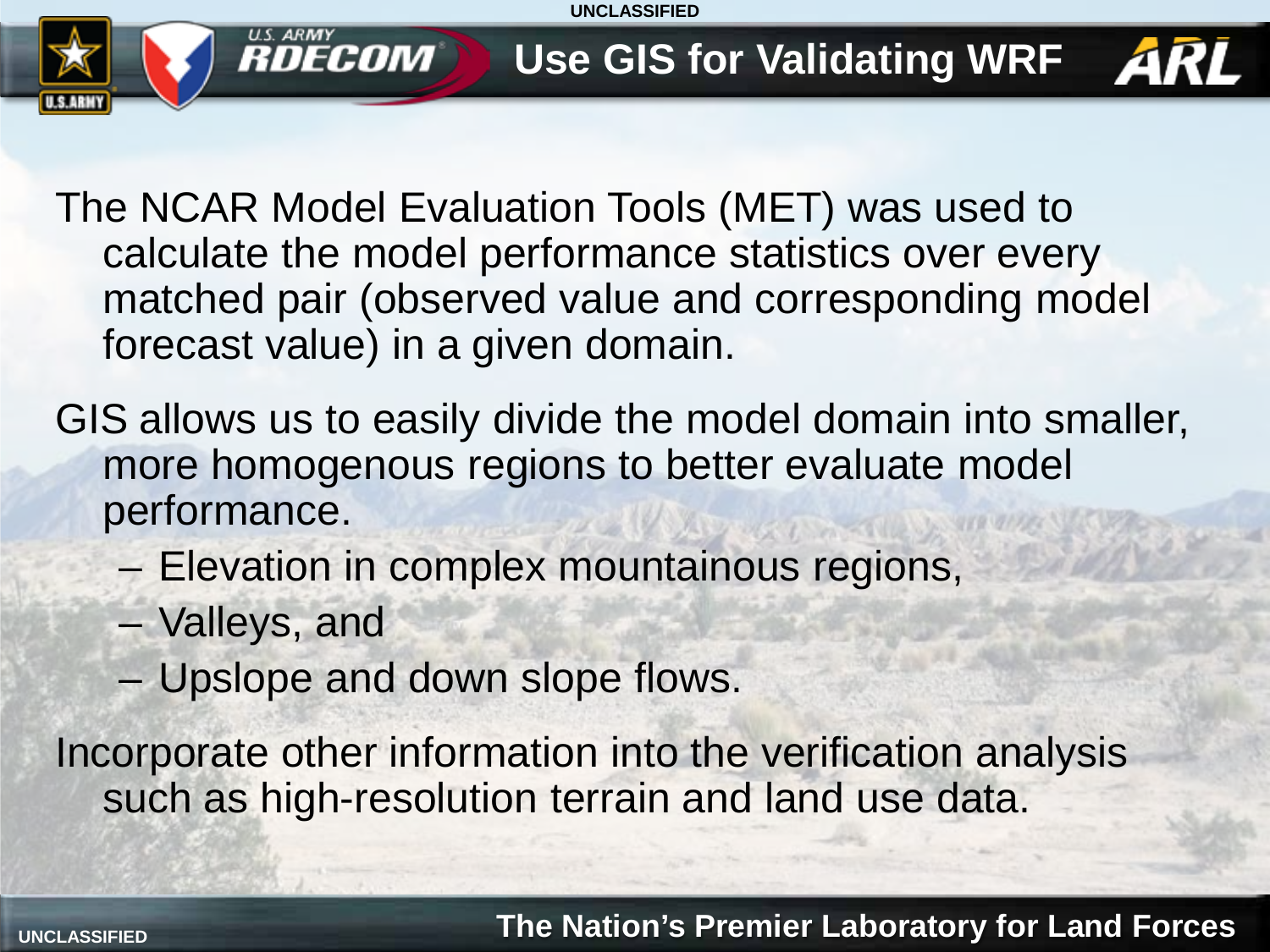# **Research Protocols**



## **Weather Forecast Validation**

1. Ran WRF for 5 case study days.

**U.S. ARMY** 

**RDECOM** 

- 2. Used MET to interpolate WRF output at each weather station.
- 3. Assigned NAD1983 datum/GCS North American 1983 projection.
- 4. Classified stations by land use, elevation and distance to coastline.
- 5. Created terrain variables.
- 6. Interpolated model bias using Empirical Bayesian Kriging.
- 7. Used kriging surfaces and terrain variables to analyze model performance.



#### **UNCLASSIFIED The Nation's Premier Laboratory for Land Forces**

**U.S.ARMY**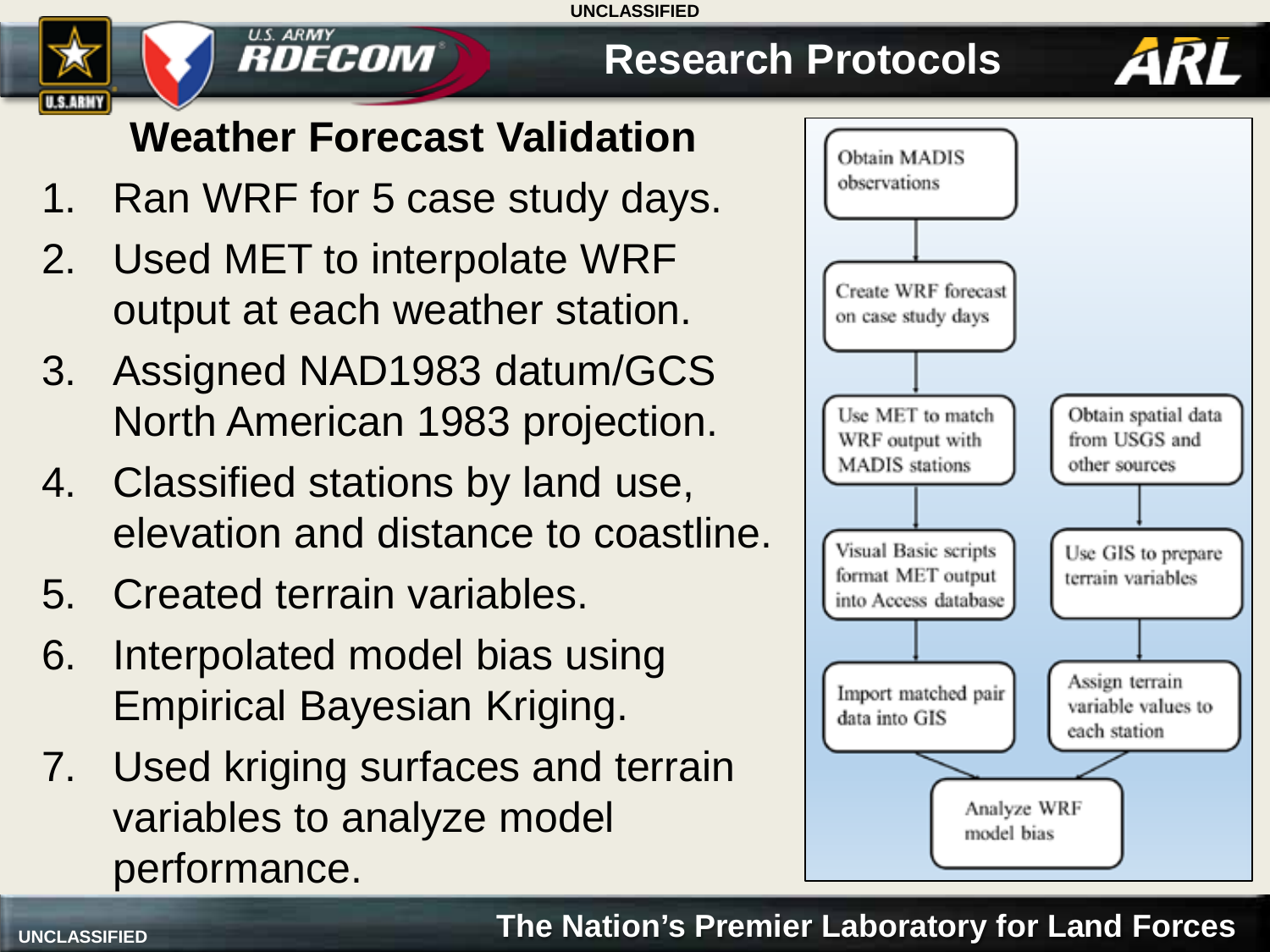



#### **Before ArcMap Version 10.3, WRF model output could not be imported directly into GIS**

– WRF NetCDF output has staggered wind fields.

**KDECOM** 

- WRF GRIB output was not a supported GIS file format.
- Version 10.3 can now import Gridded Binary (GRIB) files directly using Add Data!

#### **When importing data into GIS, it is necessary to assign a datum and projection**

- WRF assumes a perfect sphere (no datum) and Lambert Conic Conformal.
- Assigning this projection and no datum put the matched pair data way out into the Pacific Ocean.
- Assigned NAD1983 datum/GCS North American projection to WRF output.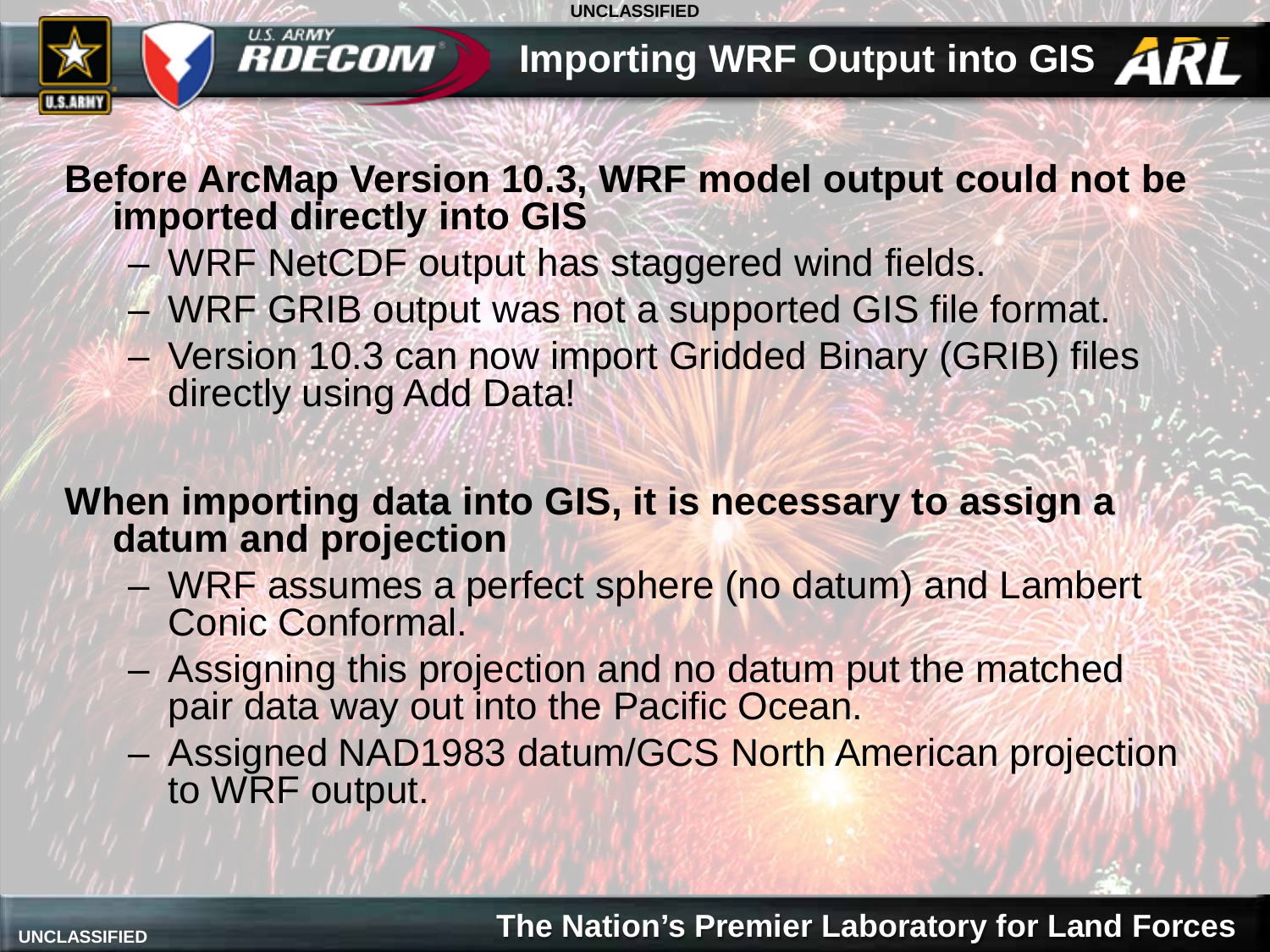

**Terrain Variables for Analysis**



#### **Here are the candidate terrain variables for the analysis of WRF model bias.**

| <b>Terrain Variable</b>                   | <b>GIS Tool</b>                                           | <b>Data Source</b>                            |
|-------------------------------------------|-----------------------------------------------------------|-----------------------------------------------|
| <b>Elevation</b>                          | <b>Add Rasters to Mosaic Dataset (Data</b><br>Management) | <b>MADIS</b> <sup>b</sup>                     |
| Latitude                                  | Create Feature Class/From xy Table                        | <b>MADIS</b> <sup>b</sup>                     |
| Longitude                                 | <b>Create Feature Class/From xy Table</b>                 | <b>MADIS</b> <sup>b</sup>                     |
| <b>WRF Elevation</b><br><b>Difference</b> | <b>Add Data</b>                                           | <b>WRF GRIB output and</b><br><b>USGS DEM</b> |
| Slope                                     | Slope (3D Analyst)                                        | <b>USGS DEM</b>                               |
| <b>Coast Distance</b>                     | Near (Analysis)                                           | <b>CEC<sup>c</sup></b> Coastline              |
| <b>NDV</b> <sup>a</sup>                   | <b>Extract Subset (Data management)</b>                   | <b>MODIS Terra satellite</b>                  |

aNormalized Difference Vegetation Index.

**U.S. ARMY** 

**RDECOM** 

bMeteorological Assimilation Data Ingest System, weather observations source.

cCommission for Environmental Cooperation.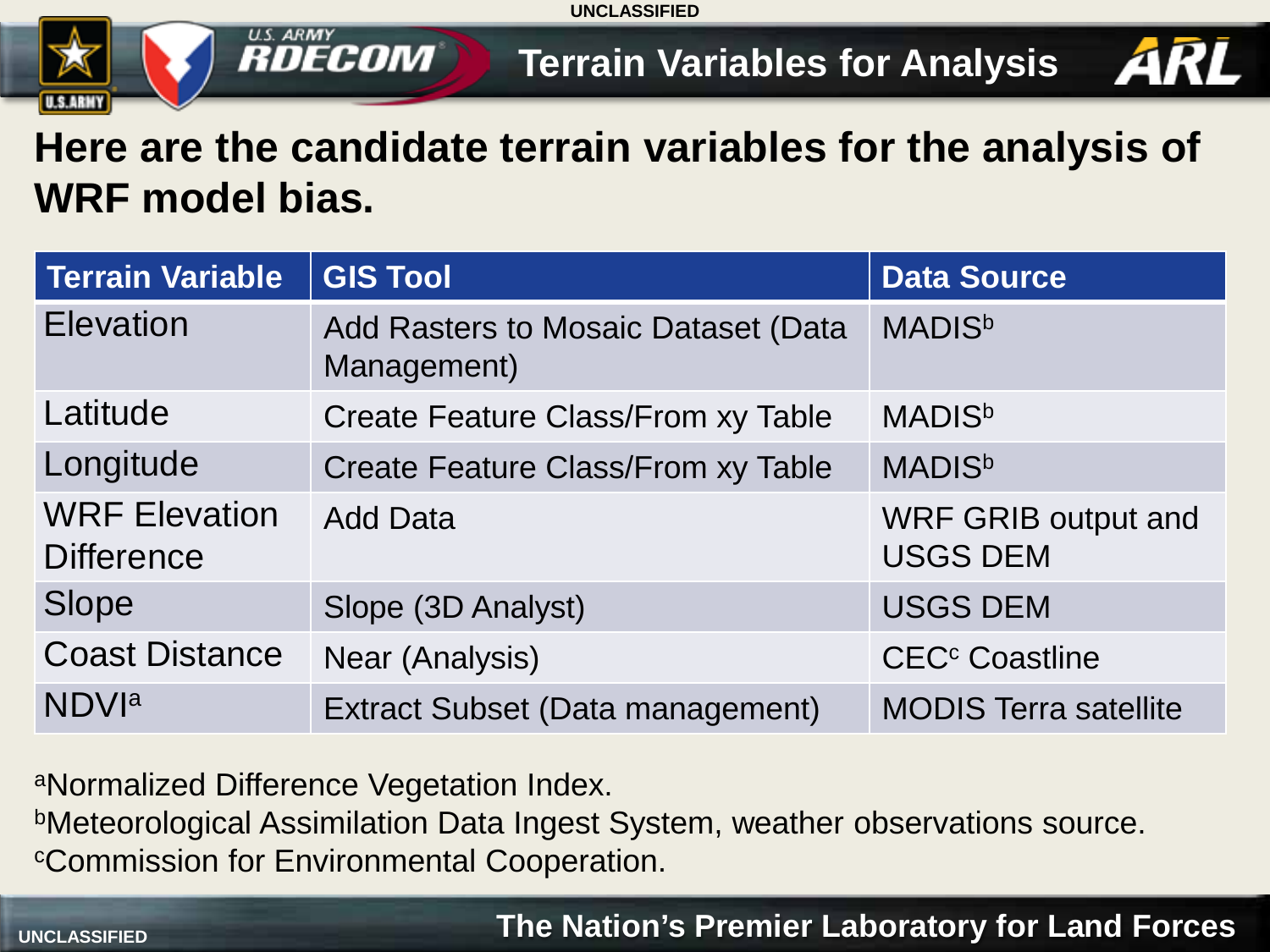# **TES ARMY COON THE TERRATION VARIATION CONTROL**

#### **Terrain variables derived from USGS DEM and WRF output**

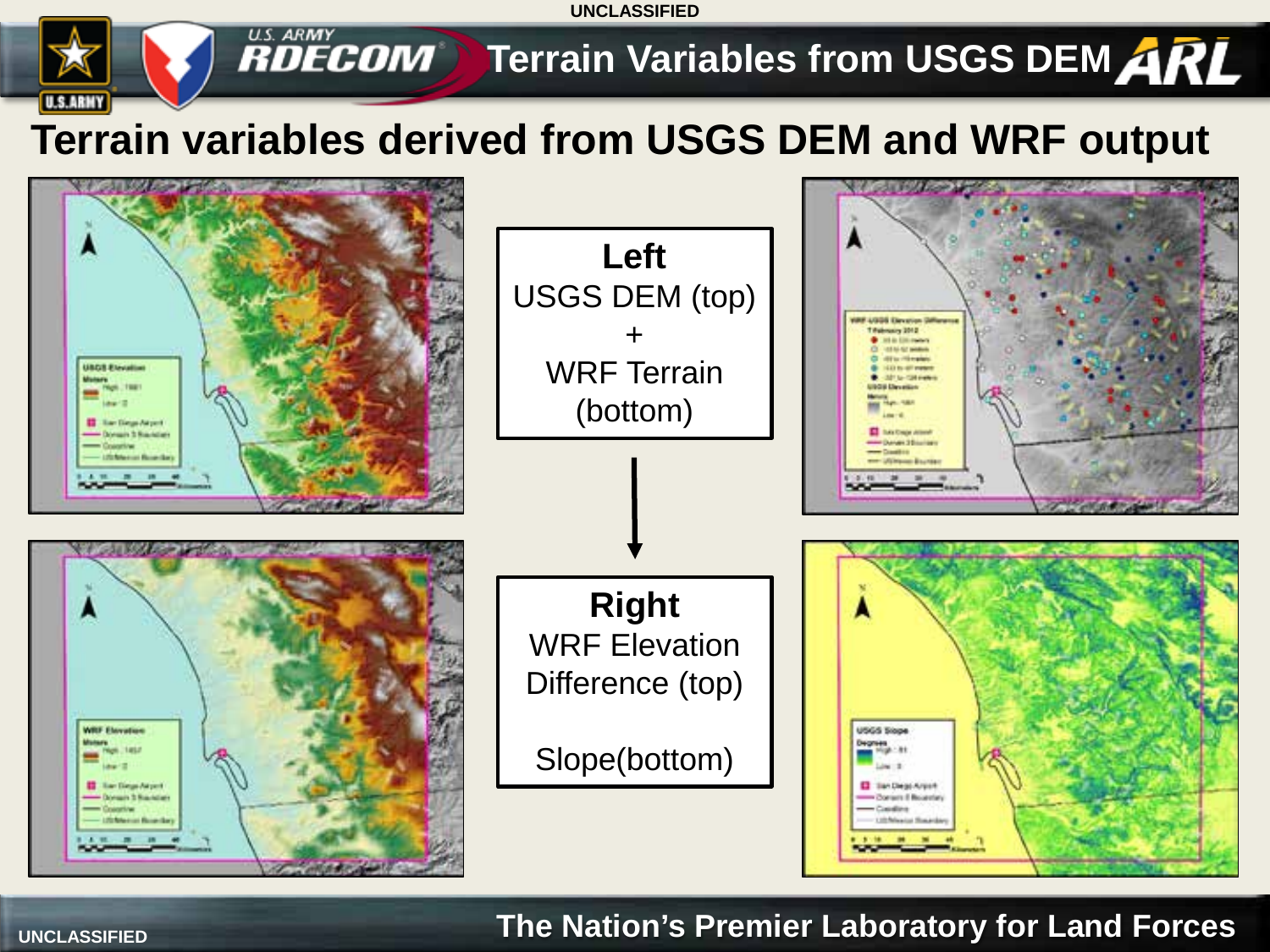

**NDVI Terrain Variable**

ARL



<u>(NIR − RED)</u>  $NDVI = \frac{(NIR + RED)}{(NIR + RED)}$ 



Each satellite image is a 16 day composite.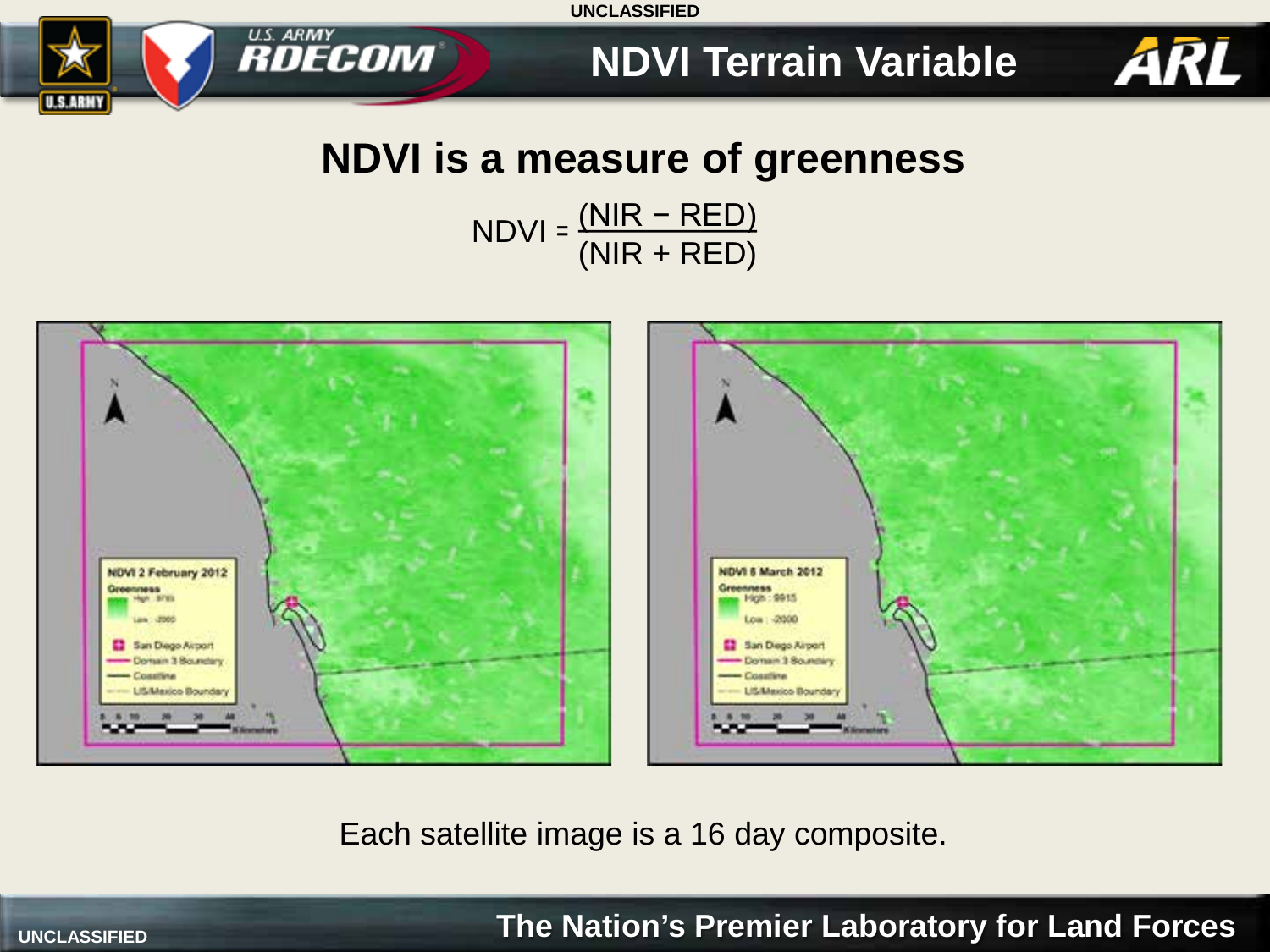

*EDECOM* 

**Correlation Analysis**



#### **Eliminated coast distance and longitude from analysis**

- North-south coastline means longitude duplicates coast distance information.
- Strong 1:1 relationship between elevation and coast distance.

## **Correlation analysis between terrain variables and model bias**

- Calculated Pearson correlation coefficient (r).
- Calculated percent total model bias variance explained  $(R<sup>2</sup>$  or the square of r).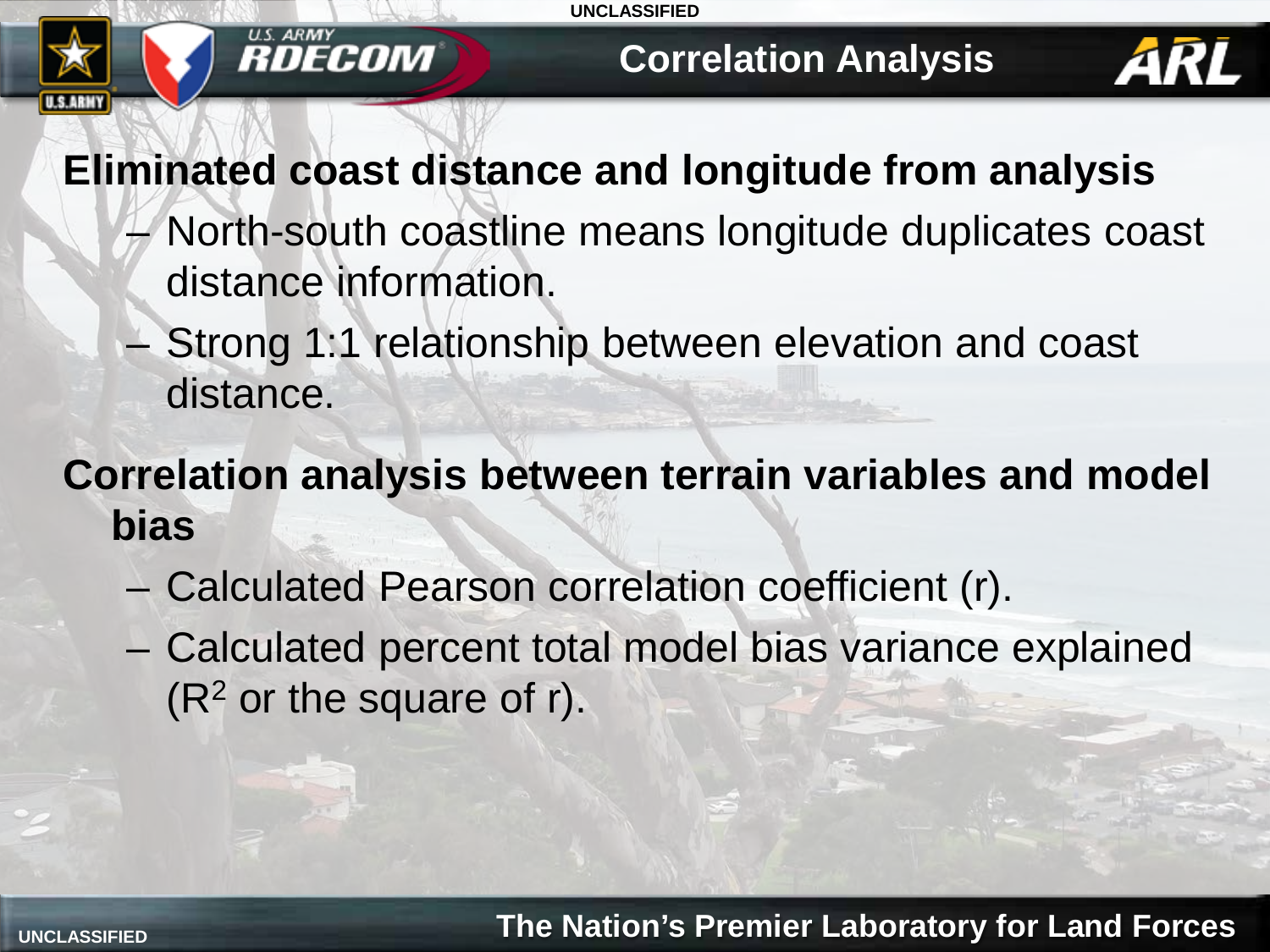

#### **Created 4 terrain-based classes**

**RDECOM** 

- Within 30 km of the coast.
- Elevation greater than 900 m.
- Shrub land use with an elevation less than 900 meters.
- Grass land with an elevation less than 900 meters.

#### **Model bias analysis**

– Compared overall model bias to model bias of land use classes.



*Weather stations classified by land use. 7 February 2012 (top) and 1 March 2012 (bottom).*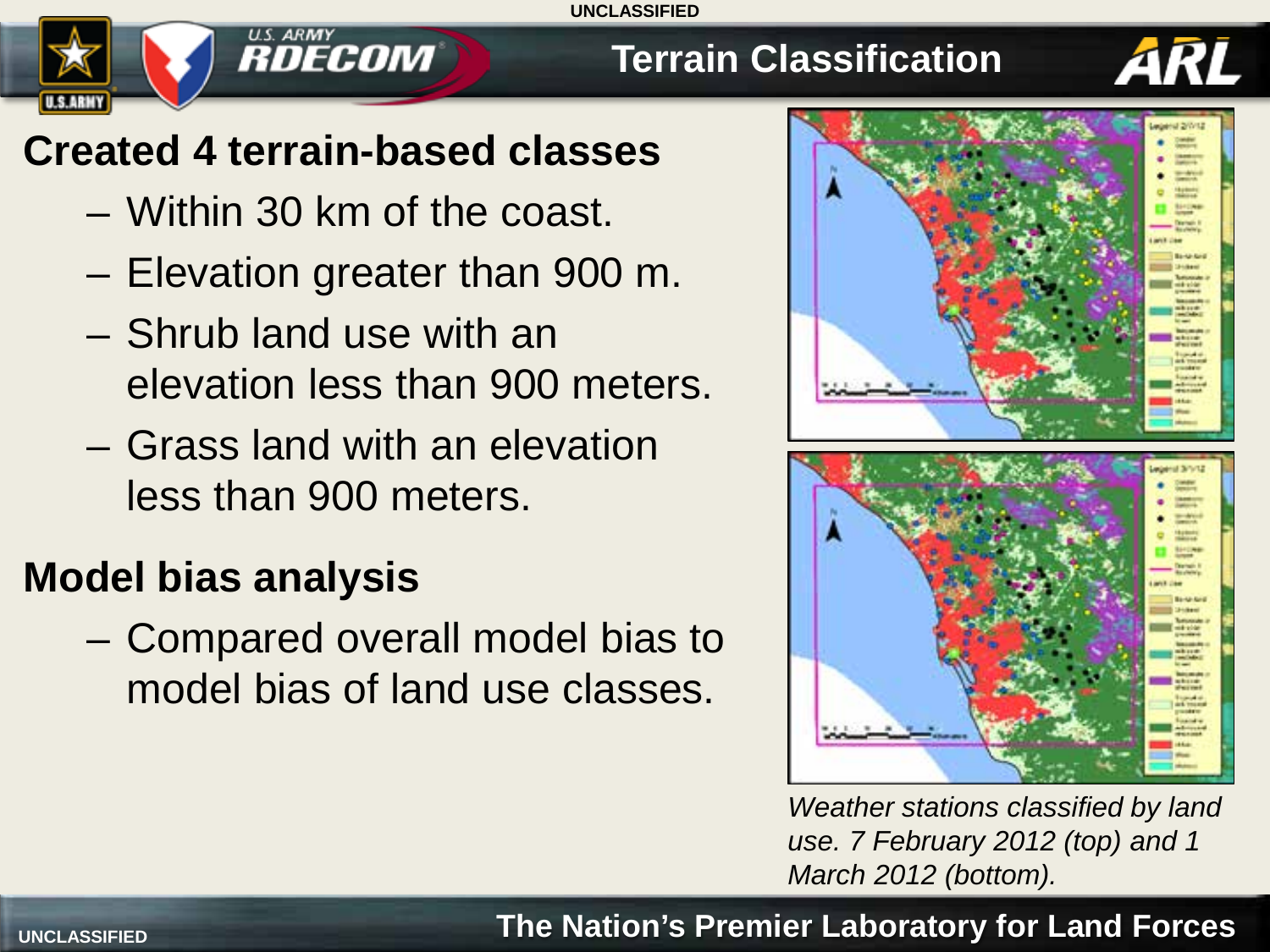# **Results of Model Bias Analysis**

#### **Correlation between terrain variables and model bias**

**U.S. ARMY** 

**RDECOM** 

– Overall elevation explains as much as 50% of model bias variability.



## **Terrain Classification and model bias**

- Performed an analysis of variance (ANOVA).
- Statistically significant 51 of 75 hours. *Spatial and Temporal Variability of WRF*



*SurfaceTemperature Bias Errors.*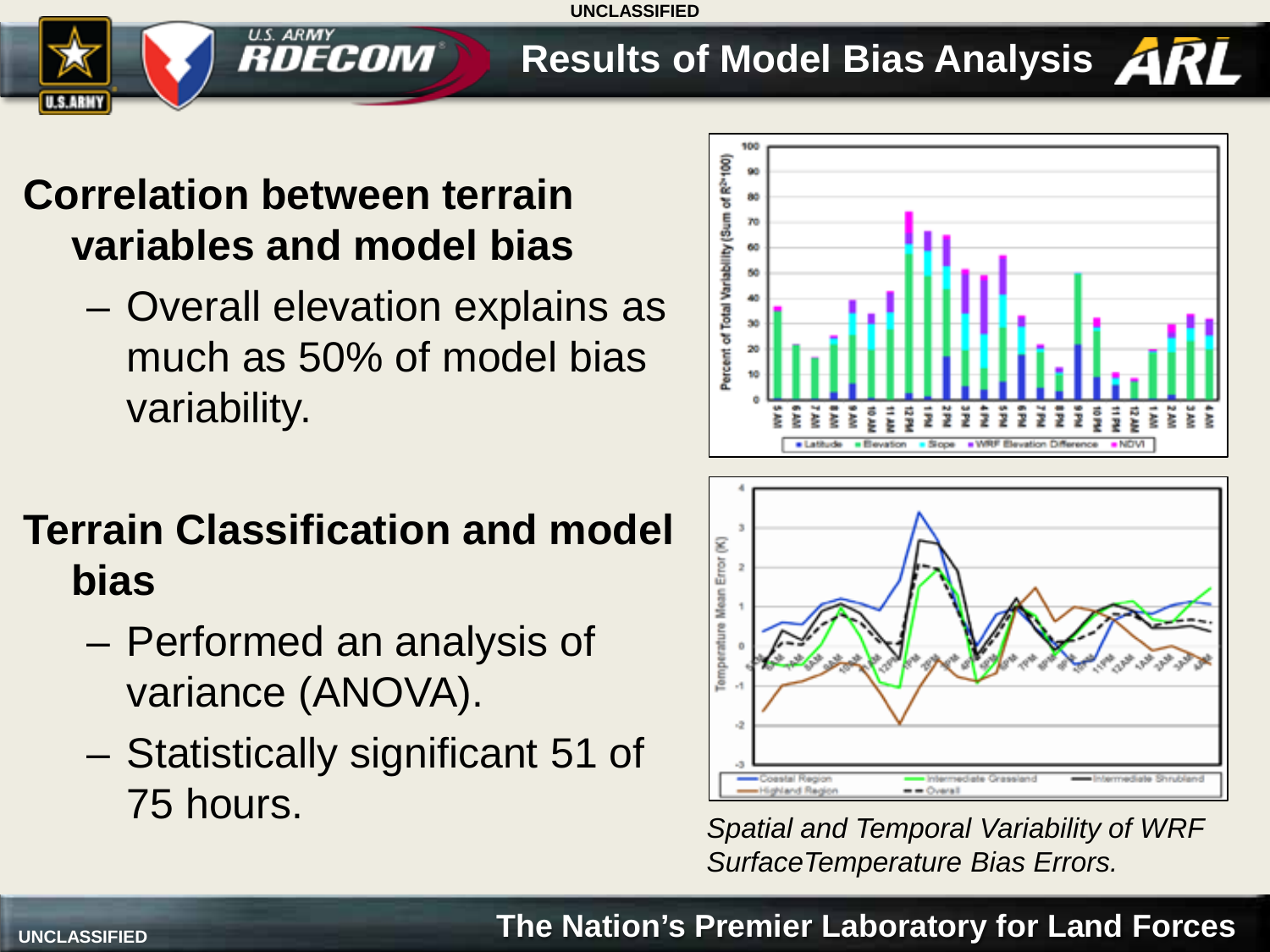**Empirical Bayesian Kriging**

Kriging estimates the degree of spatial correlation (or spatial dependence) between pairs of given data points. This correlation is depicted as a semivariogram whose ordinate (y) value is one half the average squared difference between errors at all pairs of locations within a radius h (abscissa or x).



*<i><b>RDECOM* 

*An example semivariogram that depicts values for pairs of points (red), their averages (blue crosses), and the estimated semivariogram model (blue line).*

*The spectrum of semivariograms produced by iteratively adapting an initial semivariogram using Bayes rule.*



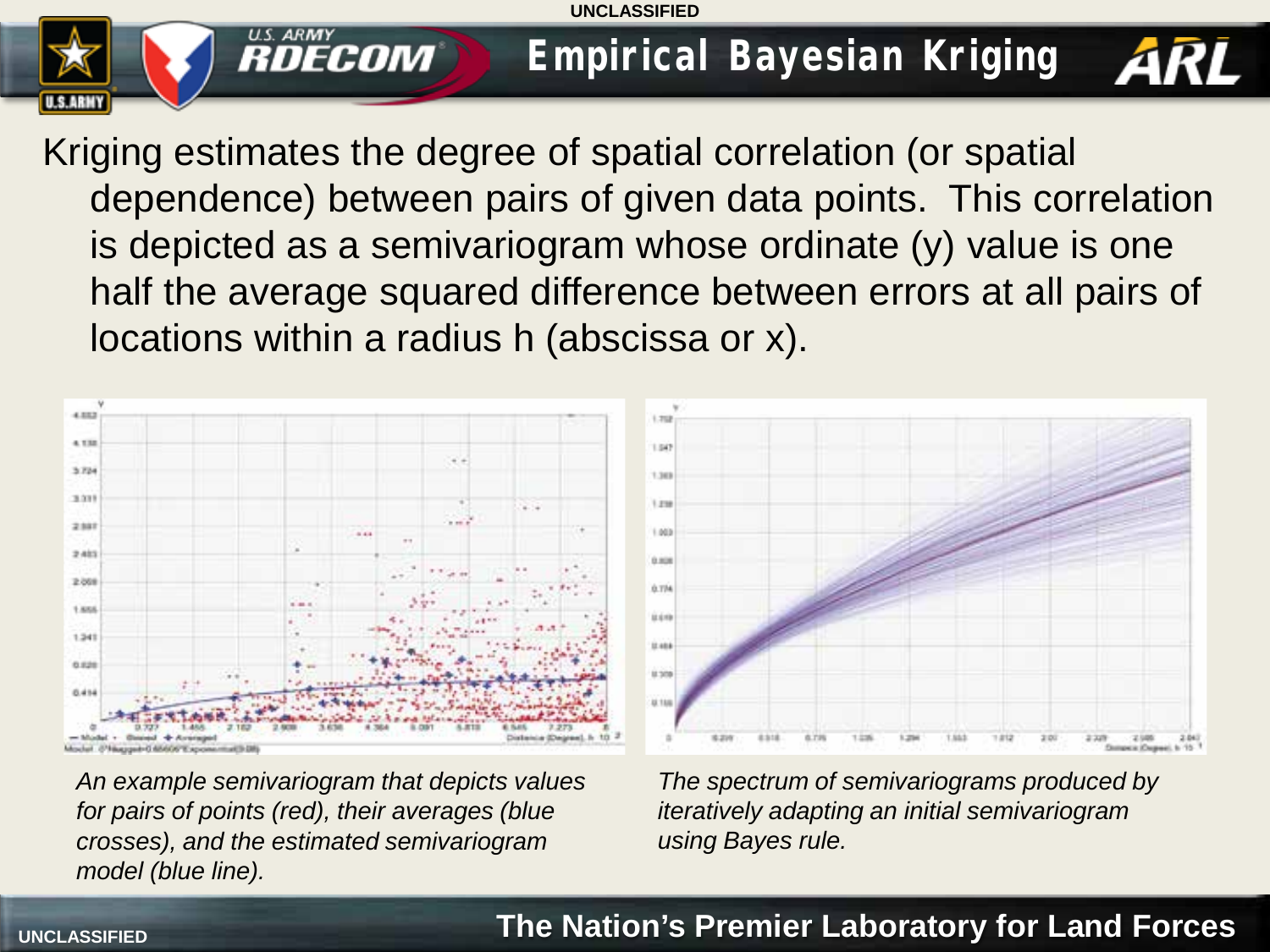



**UNCLASSIFIED The Nation's Premier Laboratory for Land Forces**

**U.S.ARMY**